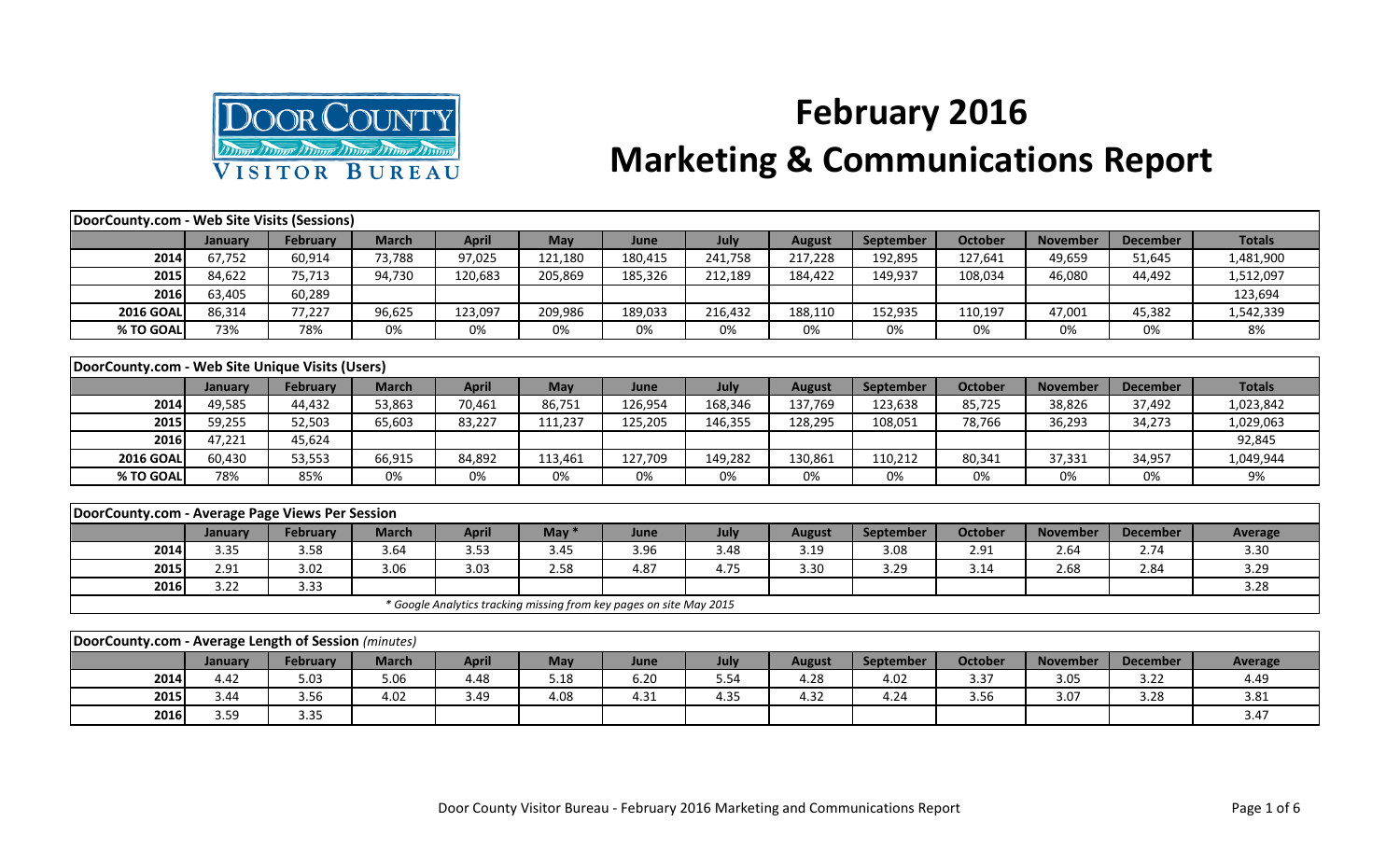| DoorCounty.com - Mobile Web Site Useage |                                                                                                                                          |          |              |              |                                                                     |             |         |               |           |                |                 |                 |               |  |  |
|-----------------------------------------|------------------------------------------------------------------------------------------------------------------------------------------|----------|--------------|--------------|---------------------------------------------------------------------|-------------|---------|---------------|-----------|----------------|-----------------|-----------------|---------------|--|--|
|                                         | January                                                                                                                                  | February | <b>March</b> | <b>April</b> | $May*$                                                              | <b>June</b> | July    | <b>August</b> | September | <b>October</b> | <b>November</b> | <b>December</b> | <b>Totals</b> |  |  |
| 2014                                    | 23,872                                                                                                                                   | 10,927   | 28,446       | 38,478       | 48,903                                                              | 72,055      | 106,244 | 99,139        | 88,020    | 50,954         | 23,263          | 22,857          | 613,158       |  |  |
|                                         | 39,024<br>87,000<br>43,392<br>30,019<br>94,460<br>26,040<br>654,019<br>21,610<br>54,501<br>103,550<br>75,538<br>56,316<br>2015<br>22,569 |          |              |              |                                                                     |             |         |               |           |                |                 |                 |               |  |  |
| 2016                                    | 30,943                                                                                                                                   | 31,015   |              |              |                                                                     |             |         |               |           |                |                 |                 | 61,958        |  |  |
|                                         |                                                                                                                                          |          |              |              | * Google Analytics tracking missing from key pages on site May 2015 |             |         |               |           |                |                 |                 |               |  |  |
|                                         |                                                                                                                                          |          |              |              |                                                                     |             |         |               |           |                |                 |                 |               |  |  |

| DoorCounty.com - Top Ten Most Requested Pages for the Month |                                                       |                          |
|-------------------------------------------------------------|-------------------------------------------------------|--------------------------|
| $1)$ /Home                                                  | 5) /experience                                        | 9) /stay/hotel-motel-inn |
| 2) /experience/events/                                      | 6)/packages                                           | 10) /discover            |
| $3)$ /stay                                                  | 7) /stay/log-cabin-log-house                          |                          |
| 4) /seasonal-promotions/nature-of-romance                   | 8) /Discover/+A47:J50guides-and-reports/visitor-guide |                          |

| DoorCounty.com - Top Ten Sources for the Month |                            |                                 |
|------------------------------------------------|----------------------------|---------------------------------|
| 1) Google/organic                              | 5) Google/cpc              | 9) travelwisconsin.com/referral |
| 2) (direct)/(none)                             | 6) bing/organic            | 10) Google/PPC                  |
| 3) DoorCounty/email                            | 7) yahoo/organic           |                                 |
| 4) Facebook/FacebookAds                        | 8) m.facebook.com/referral |                                 |

| lSocial Media: Facebook |                |                 |              |              |            |           |           |               |                  |                |                 |                 |               |
|-------------------------|----------------|-----------------|--------------|--------------|------------|-----------|-----------|---------------|------------------|----------------|-----------------|-----------------|---------------|
| <b>Impressions</b>      | January        | <b>February</b> | <b>March</b> | <b>April</b> | <b>May</b> | June      | July      | <b>August</b> | September        | <b>October</b> | <b>November</b> | <b>December</b> | <b>Totals</b> |
| 2014                    | 1,072,474      | 786,549         | 1,256,786    | 1,140,795    | 904,334    | 866,752   | 937,971   | 1,053,928     | 1,378,288        | 597,568        | 587,576         | 559,572         | 11,142,593    |
| 2015                    | 826,778        | 594,789         | 839,094      | 1,204,160    | 1,097,071  | 1,201,542 | 1,286,647 | 925,223       | 1,065,510        | 1,045,703      | 1,088,533       | 563,186         | 11,738,236    |
| 2016                    | 994,271        | 1,014,098       |              |              |            |           |           |               |                  |                |                 |                 | 2,008,369     |
| <b>Post Views</b>       | <b>January</b> | February        | <b>March</b> | <b>April</b> | May        | June      | July      | <b>August</b> | <b>September</b> | October        | <b>November</b> | <b>December</b> | <b>Totals</b> |
| 2014                    | 207,464        | 240,304         | 426,235      | 424,333      | 463,321    | 444,147   | 339,068   | 461,958       | 612,005          | 238,985        | 346,151         | 257,000         | 4,460,971     |
| 2015                    | 555,825        | 388,349         | 555,850      | 772,633      | 739,233    | 768,594   | 847,893   | 686,341       | 679,592          | 739,724        | 856,575         | 407,601         | 7,998,210     |
| 2016                    | 780,727        | 773,366         |              |              |            |           |           |               |                  |                |                 |                 | 1,554,093     |
| <b>Page Views</b>       | <b>January</b> | <b>February</b> | <b>March</b> | <b>April</b> | May        | June      | July      | <b>August</b> | September        | <b>October</b> | <b>November</b> | <b>December</b> | <b>Totals</b> |
| 2014                    | 11,533         | 13,566          | 3,181        | 3,624        | 3,358      | 3,963     | 8,419     | 3,050         | 3,047            | 1,616          | 1,199           | 170,953         | 227,509       |
| 2015                    | 1,447          | 1,197           | 1,483        | 2,014        | 1,979      | 1,821     | 2,158     | 119,717       | 875              | 2,176          | 1,388           | 81,295          | 217,550       |
| 2016                    | 112,475        | 11,014          |              |              |            |           |           |               |                  |                |                 |                 | 123,489       |
| <b>Engagement</b>       | <b>January</b> | February        | <b>March</b> | <b>April</b> | May        | June      | July      | <b>August</b> | September        | October        | <b>November</b> | <b>December</b> | <b>Totals</b> |
| 2015                    | 24,832         | 14,834          | 26,432       | 32,633       | 32,944     | 32,210    | 30,093    | 24,461        | 32,364           | 35,477         | 26,773          | 13,550          | 326,603       |
| 2016                    | 28,766         | 20,520          |              |              |            |           |           |               |                  |                |                 |                 | 49,286        |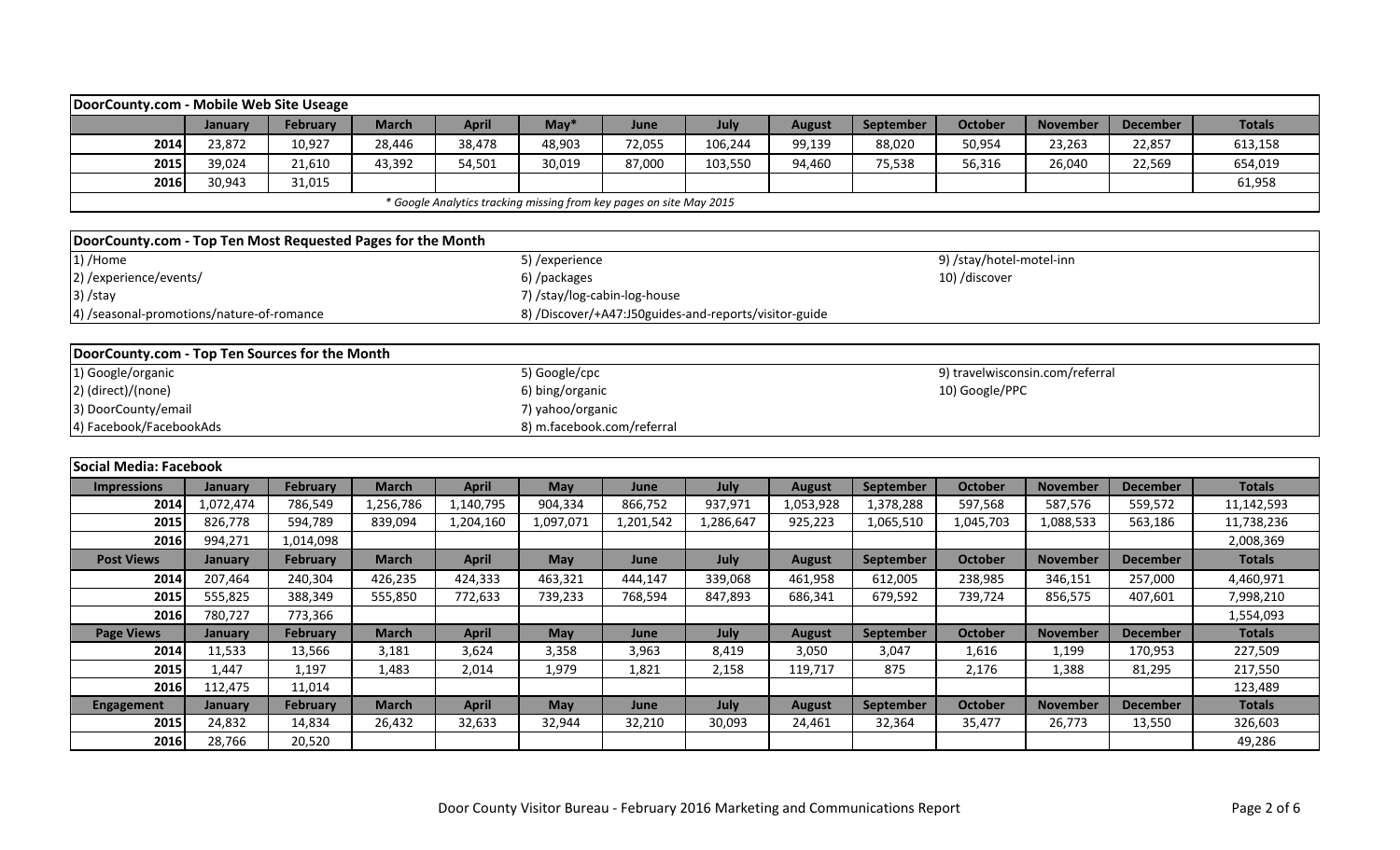| Social Media: Twitter                                            |            |                 |              |              |           |           |           |               |           |                |                 |                 |                        |
|------------------------------------------------------------------|------------|-----------------|--------------|--------------|-----------|-----------|-----------|---------------|-----------|----------------|-----------------|-----------------|------------------------|
| <b>Followers</b>                                                 | January    | <b>February</b> | <b>March</b> | <b>April</b> | May       | June      | July      | <b>August</b> | September | <b>October</b> | <b>November</b> | <b>December</b> | <b>Annual % Growth</b> |
| 2014                                                             | 2,654      | 2,701           | 2,747        | 2,797        | 2,910     | 3,050     | 3,180     | 3,264         | 3,348     | 3,417          | 3,451           | 3,569           | 34%                    |
| 2015                                                             | 3,585      | 3,652           | 3,709        | 3,781        | 3,872     | 3,992     | 4,096     | 4,153         | 4,219     | 4,261          | 4,302           | 4,350           | 21%                    |
| 2016                                                             | 4,411      | 4,459           |              |              |           |           |           |               |           |                |                 |                 |                        |
| <b>Impressions</b>                                               | January    | <b>February</b> | <b>March</b> | <b>April</b> | May       | June      | July      | <b>August</b> | September | <b>October</b> | <b>November</b> | <b>December</b> | <b>Totals</b>          |
| 2014                                                             | n/a        | n/a             | n/a          | 624,334      | 1,212,464 | 922,180   | 1,663,447 | 2,051,198     | 1,361,815 | 946,028        | 1,021,938       | 668,469         | 10,471,873             |
| 2015                                                             | 2,257,152  | 1,533,877       | 1,517,133    | 704,372      | 2,271,820 | 2,700,702 | 2,634,001 | 4,648,946     | 5,502,863 | 2,459,054      | 4,013,608       | 9,737,951       | 39,981,479             |
| 2016                                                             | 22,709,041 | 7,170,397       |              |              |           |           |           |               |           |                |                 |                 | 29,879,438             |
|                                                                  |            |                 |              |              |           |           |           |               |           |                |                 |                 |                        |
| <b>Pay-Per-Click Results</b>                                     |            |                 |              |              |           |           |           |               |           |                |                 |                 |                        |
|                                                                  | January    | <b>February</b> | <b>March</b> | <b>April</b> | May       | June      | July      | <b>August</b> | September | <b>October</b> | <b>November</b> | <b>December</b> | <b>Totals</b>          |
| 2014                                                             | 2,432      | 2,748           | 3,473        | 9,955        | 4,940     | 5,260     | 4,203     | 2,124         | 2,462     | 2,019          | 1,294           | 1,314           | 42,224                 |
| 2015                                                             | 1,815      | 2,153           | 2,240        | 2,253        | 5,507     | 5,556     | 5,507     | 4,096         | 5,507     | 2,251          | 1,015           | 1,006           | 38,906                 |
| 2016                                                             | 2,577      | 5,584           |              |              |           |           |           |               |           |                |                 |                 | 8,161                  |
|                                                                  |            |                 |              |              |           |           |           |               |           |                |                 |                 |                        |
| Door County E-Newsletter - Number of E-Mails Sent (with remails) |            |                 |              |              |           |           |           |               |           |                |                 |                 |                        |
|                                                                  | January    | <b>February</b> | <b>March</b> | <b>April</b> | May       | June      | July      | <b>August</b> | September | <b>October</b> | <b>November</b> | <b>December</b> | <b>Totals</b>          |
| 2014                                                             | 310,665    | 304,504         | 260,265      | 290,157      | 303,787   | 311,153   | 314,220   | 314,552       | 346,443   | 343,595        | 344,384         | 337,073         | 3,780,798              |
| 2015                                                             | 328,573    | 319,563         | 310,628      | 316,865      | 341,409   | 349,020   | 486,954   | 359,538       | 350,421   | 348,142        | 347,933         | 344,699         | 4,203,745              |
| 2016                                                             | 688,006    | 336,747         |              |              |           |           |           |               |           |                |                 |                 | 1,024,753              |
|                                                                  |            |                 |              |              |           |           |           |               |           |                |                 |                 |                        |
| Door County E-Newsletter - Open Rates                            |            |                 |              |              |           |           |           |               |           |                |                 |                 |                        |
|                                                                  | January    | <b>February</b> | <b>March</b> | <b>April</b> | May       | June      | July      | <b>August</b> | September | <b>October</b> | <b>November</b> | <b>December</b> | <b>Average</b>         |
| 2014                                                             | 25.30%     | 24.20%          | 31.70%       | 30.10%       | 25.80%    | 26.90%    | 26.90%    | 26.00%        | 29.20%    | 26.50%         | 22.30%          | 21.20%          | 26.34%                 |
| 2015                                                             | 24.80%     | 23.60%          | 27.70%       | 28.70%       | 26.80%    | 27.10%    | 32.90%    | 24.74%        | 25.71%    | 24.20%         | 21.67%          | 20.06%          | 25.67%                 |
| 2016                                                             | 23.32%     | 20.69%          |              |              |           |           |           |               |           |                |                 |                 | 22.01%                 |
| Door County E-Newsletter - Click Thru's                          |            |                 |              |              |           |           |           |               |           |                |                 |                 |                        |
|                                                                  | January    | <b>February</b> | <b>March</b> | <b>April</b> | May       | June      | July      | <b>August</b> | September | <b>October</b> | <b>November</b> | <b>December</b> | <b>Average</b>         |
| 2014                                                             | 2.90%      | 2.30%           | 4.40%        | 4.20%        | 3.90%     | 4.60%     | 4.70%     | 4.30%         | 4.50%     | 3.90%          | 2.30%           | 2.10%           | 3.68%                  |
| 2015                                                             | 2.60%      | 2.90%           | 3.60%        | 4.30%        | 3.41%     | 4.00%     | 5.09%     | 3.13%         | 3.85%     | 2.83%          | 2.01%           | 1.61%           | 3.28%                  |
|                                                                  |            |                 |              |              |           |           |           |               |           |                |                 |                 |                        |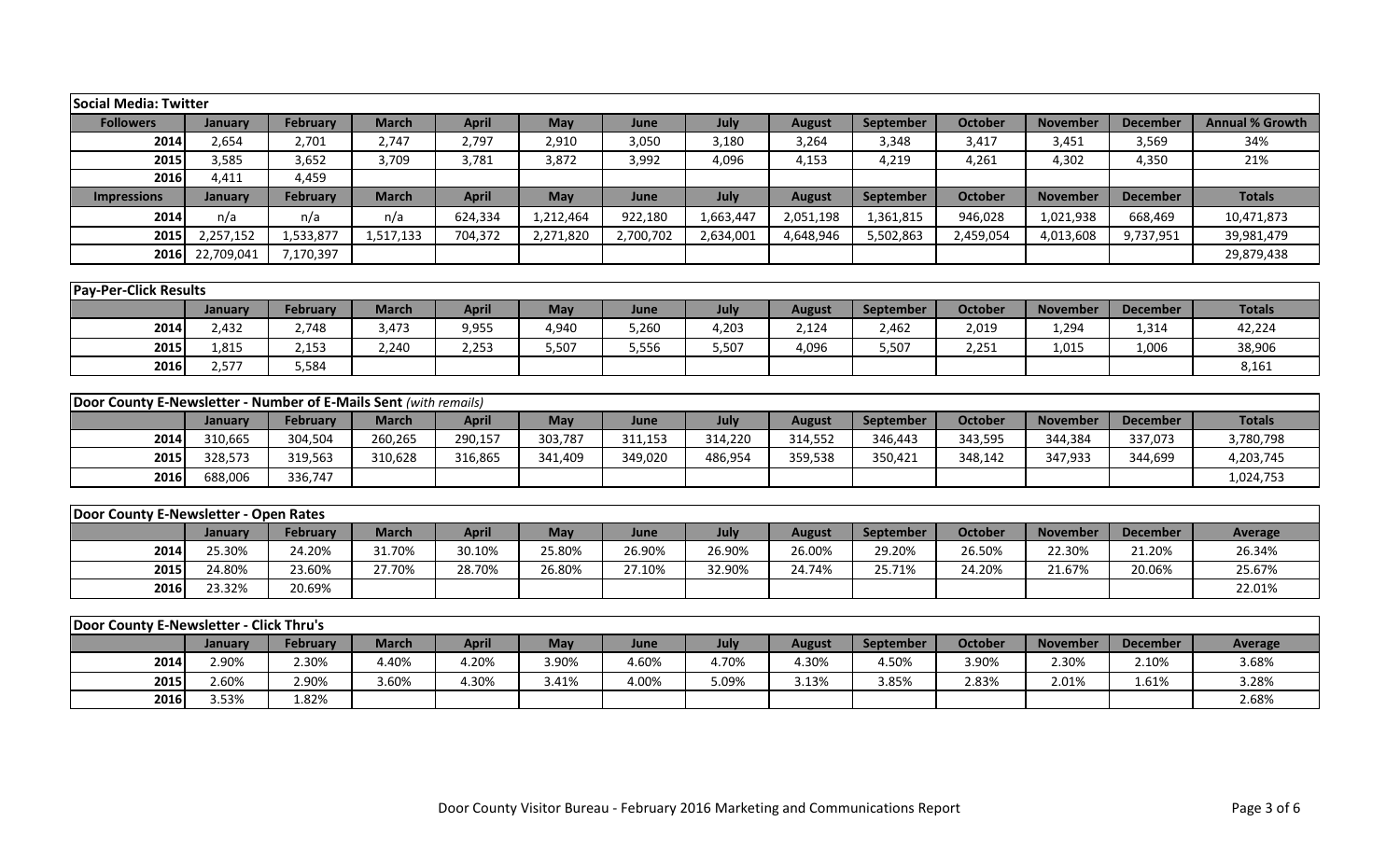|                                                                                                                                                             | <b>Advertising - Gross Impressions</b> |           |           |           |           |           |         |         |           |           |       |       |            |  |
|-------------------------------------------------------------------------------------------------------------------------------------------------------------|----------------------------------------|-----------|-----------|-----------|-----------|-----------|---------|---------|-----------|-----------|-------|-------|------------|--|
| <b>Total</b><br>April<br>October<br>February<br>July<br>March<br><b>May</b><br>September<br><b>November</b><br><b>December</b><br>August<br>June<br>Januarv |                                        |           |           |           |           |           |         |         |           |           |       |       |            |  |
| 2014                                                                                                                                                        | 70,620                                 | 2,777,134 | 9,058,615 | 8,790,285 | 6,753,942 | 2,772,677 | 904,724 | 148,225 | 1,735,115 | 3,503,157 | 2,604 | 2,530 | 36,519,628 |  |
| 2015                                                                                                                                                        | 5.346                                  | 2,679,900 | 5,336,400 | 9,945,248 | 5,628,037 | 1,183,348 | 673,070 | 441,307 | 2,900,619 | 1,587,416 | 6,390 | 6,390 | 30,393,471 |  |
| 2016                                                                                                                                                        | 599,103                                | 54,767    |           |           |           |           |         |         |           |           |       |       | 653,870    |  |

| Advertising -                                                                                                                                                             | - Media Placed 2016 |         |  |  |  |  |  |  |  |  |  |  |         |  |
|---------------------------------------------------------------------------------------------------------------------------------------------------------------------------|---------------------|---------|--|--|--|--|--|--|--|--|--|--|---------|--|
| <b>April</b><br>Total<br>February<br>July<br>October<br><b>March</b><br><b>May</b><br><b>September</b><br>December<br><b>November</b><br>June<br>August<br><b>January</b> |                     |         |  |  |  |  |  |  |  |  |  |  |         |  |
| <b>Total Paid</b>                                                                                                                                                         | \$1,061             | \$3,121 |  |  |  |  |  |  |  |  |  |  | \$4,182 |  |
| <b>Co-Op Dollars</b>                                                                                                                                                      | ¢Λ                  |         |  |  |  |  |  |  |  |  |  |  |         |  |
| <b>Barter Dollars</b>                                                                                                                                                     | ςu                  |         |  |  |  |  |  |  |  |  |  |  |         |  |

|                                    | <b>Online Video Views</b> (from YouTube channels & Vimeo channel featuring Explore The Door, Our Door County, aerial videos, etc)                                          |       |  |  |  |  |  |  |  |  |  |  |        |  |  |
|------------------------------------|----------------------------------------------------------------------------------------------------------------------------------------------------------------------------|-------|--|--|--|--|--|--|--|--|--|--|--------|--|--|
|                                    | <b>Totals</b><br>April<br>October<br><b>February</b><br>July<br><b>March</b><br>Mav<br><b>September</b><br>December<br><b>November</b><br>June<br>August<br><b>January</b> |       |  |  |  |  |  |  |  |  |  |  |        |  |  |
| 2014                               | 3,636                                                                                                                                                                      | 4,209 |  |  |  |  |  |  |  |  |  |  | 7,845  |  |  |
| 2015                               | 5.731                                                                                                                                                                      | 7,223 |  |  |  |  |  |  |  |  |  |  | 13,954 |  |  |
| 2016<br>27,104<br>22,279<br>49,383 |                                                                                                                                                                            |       |  |  |  |  |  |  |  |  |  |  |        |  |  |

| <b>Media Marketing Program - Impressions</b> |                 |                 |              |              |            |            |            |               |                  |            |                 |                 |             |
|----------------------------------------------|-----------------|-----------------|--------------|--------------|------------|------------|------------|---------------|------------------|------------|-----------------|-----------------|-------------|
|                                              | <b>January</b>  | <b>February</b> | <b>March</b> | <b>April</b> | May        | June       | July       | <b>August</b> | <b>September</b> | October    | <b>November</b> | <b>December</b> | Totals      |
|                                              | 2014 37,852,999 | 40,986,204      | 27,772,140   | 5,314,961    | 20,193,969 | 44,435,235 | 71,687,651 | 12,256,415    | 51,116,546       | 67,868,123 | 18,770,067      | 3,507,165       | 401,761,475 |
|                                              | 2015 28,017,364 | 1,823,856       | 20,098,799   | 22,527,085   | 3,830,004  | 19,201,677 | 30,984,433 | 36,995,848    | 9,122,770        | 2,746,629  | 6,293,744       | 16,144,032      | 197,786,241 |
| 2016                                         | 767,047         | 4,699,826       |              |              |            |            |            |               |                  |            |                 |                 | 5,466,873   |
| <b>2016 GOAL</b>                             | 24.296.442      | 7,380,639       | 18,598,453   | 12,751,792   | 10,710,837 | 14,710,118 | 34,337,995 | 23,525,235    | 26,926,812       | 46,536,913 | 8,852,497       | 10,759,675      | 239,387,408 |
| % TO GOAL                                    | 3%              | 64%             | 0%           | 0%           | 0%         | 0%         | 0%         | 0%            | 0%               | 0%         | 0%              | 0%              | 2%          |

|                                                        | Media Marketing Program - Visiting Journalists                                                                                                                                           |    |  |  |    |    |          |    |  |    |  |  |    |  |
|--------------------------------------------------------|------------------------------------------------------------------------------------------------------------------------------------------------------------------------------------------|----|--|--|----|----|----------|----|--|----|--|--|----|--|
|                                                        | Totals<br><b>April</b><br><b>May</b><br><b>October</b><br><b>February</b><br>July<br><b>March</b><br>September<br><b>November</b><br><b>December</b><br>June<br>January<br><b>August</b> |    |  |  |    |    |          |    |  |    |  |  |    |  |
| 2014                                                   |                                                                                                                                                                                          |    |  |  | 10 | 22 | 15<br>ر⊥ |    |  | 10 |  |  | 81 |  |
| 2015                                                   |                                                                                                                                                                                          |    |  |  |    | 14 | 19       | 12 |  |    |  |  |    |  |
| 2016                                                   |                                                                                                                                                                                          | 12 |  |  |    |    |          |    |  |    |  |  |    |  |
| <b>2016 GOAL</b>                                       |                                                                                                                                                                                          | 10 |  |  |    | 22 |          |    |  | 14 |  |  |    |  |
| % TO GOAL<br>120%<br>0%<br>0%<br>17%<br>0%<br>0%<br>0% |                                                                                                                                                                                          |    |  |  |    |    |          |    |  |    |  |  |    |  |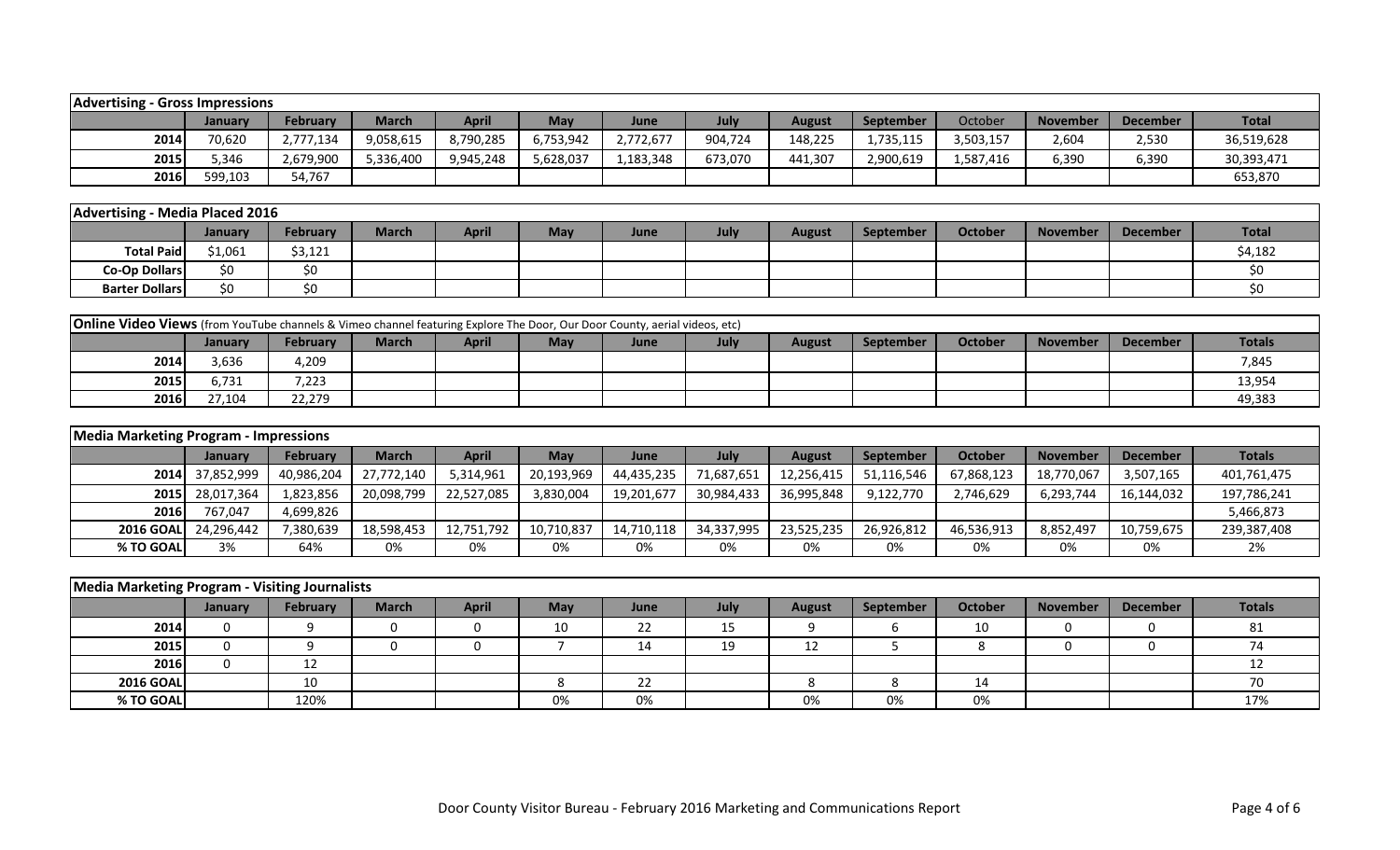| Media Marketing Program - Ad Value Equivalency |           |                 |              |              |             |           |           |               |                  |                |                 |                 |               |
|------------------------------------------------|-----------|-----------------|--------------|--------------|-------------|-----------|-----------|---------------|------------------|----------------|-----------------|-----------------|---------------|
|                                                | January   | <b>February</b> | <b>March</b> | <b>April</b> | May         | June      | July      | <b>August</b> | September        | <b>October</b> | <b>November</b> | <b>December</b> | <b>Totals</b> |
| 2014                                           | \$104,143 | \$93,897        | \$503,719    | \$75,517     | \$153,280   | \$107,290 | \$227,097 | \$196,220     | \$258,235        | \$141,898      | \$91,174        | \$81,448        | \$2,033,918   |
| 2015                                           | \$70,320  | \$72,596        | \$80,581     | \$330,607    | \$1,209,143 | \$282,586 | \$168,520 | \$154,576     | \$174,956        | \$40,256       | \$56,902        | \$93,224        | \$2,734,267   |
| 2016                                           | \$147,959 | \$94,919        |              |              |             |           |           |               |                  |                |                 |                 | \$242,878     |
|                                                |           |                 |              |              |             |           |           |               |                  |                |                 |                 |               |
| <b>Group Tour Contacts</b>                     |           |                 |              |              |             |           |           |               |                  |                |                 |                 |               |
|                                                | January   | <b>February</b> | <b>March</b> | <b>April</b> | May         | June      | July      | <b>August</b> | <b>September</b> | <b>October</b> | <b>November</b> | <b>December</b> | <b>Totals</b> |
| 2014                                           | 153       | 621             | 130          | 70           | 156         | 167       | 108       | 207           | 39               | 14             | 34              | 48              | 1,747         |
| 2015                                           | 134       | 451             | 110          | 206          | 188         | 179       | 176       | 89            | 125              | 67             | 149             | $\mathbf{1}$    | 1,875         |
| 2016                                           | 71        | 614             |              |              |             |           |           |               |                  |                |                 |                 | 685           |
| <b>2016 GOAL</b>                               | 80        | 300             | 256          | 209          | 190         | 181       | 177       | 90            | 126              | 68             | 150             | 66              | 1,893         |
| % TO GOAL                                      | 89%       | 205%            | 0%           | 0%           | 0%          | 0%        | 0%        | 0%            | 0%               | 0%             | 0%              | 0%              | 36%           |
|                                                |           |                 |              |              |             |           |           |               |                  |                |                 |                 |               |
| <b>Group Tour Inquiries</b>                    |           |                 |              |              |             |           |           |               |                  |                |                 |                 |               |
|                                                | January   | <b>February</b> | <b>March</b> | <b>April</b> | May         | June      | July      | <b>August</b> | September        | <b>October</b> | <b>November</b> | <b>December</b> | <b>Totals</b> |
| 2014                                           | 29        | 34              | 8            | 12           | 14          | 28        | 24        | 25            | 6                | 13             | 5               | 6               | 204           |
| 2015                                           | 33        | 19              | 13           | 15           | 12          | 9         | 15        | 13            | 15               | 23             | 8               | $\mathbf{1}$    | 176           |
| 2016                                           | 41        | 22              |              |              |             |           |           |               |                  |                |                 |                 | 63            |
| <b>2016 GOAL</b>                               | 33        | 20              | 13           | 15           | 13          | 10        | 15        | 13            | 15               | 20             | 9               | $\overline{2}$  | 178           |
| % TO GOAL                                      | 124%      | 110%            | 0%           | 0%           | 0%          | 0%        | 0%        | 0%            | 0%               | 0%             | 0%              | 0%              | 35%           |
|                                                |           |                 |              |              |             |           |           |               |                  |                |                 |                 |               |
| <b>Meeting/Event Planner Contacts</b>          |           |                 |              |              |             |           |           |               |                  |                |                 |                 |               |
|                                                | January   | <b>February</b> | <b>March</b> | <b>April</b> | May         | June      | July      | <b>August</b> | September        | <b>October</b> | <b>November</b> | <b>December</b> | <b>Totals</b> |
| 2014                                           | 81        | 81              | 149          | 61           | 206         | 199       | 181       | 143           | 154              | 86             | 276             | 68              | 1,685         |
| 2015                                           | 97        | 85              | 171          | 188          | 209         | 181       | 373       | 120           | 101              | 149            | 52              | 59              | 1,785         |
| 2016                                           | 1,000     | 338             |              |              |             |           |           |               |                  |                |                 |                 | 1,338         |
| <b>2016 GOAL</b>                               | 98        | 86              | 172          | 189          | 210         | 182       | 376       | 123           | 102              | 150            | 55              | 60              | 1,803         |
| % TO GOAL                                      | 1020%     | 393%            | 0%           | 0%           | 0%          | 0%        | 0%        | 0%            | 0%               | 0%             | 0%              | 0%              | 74%           |